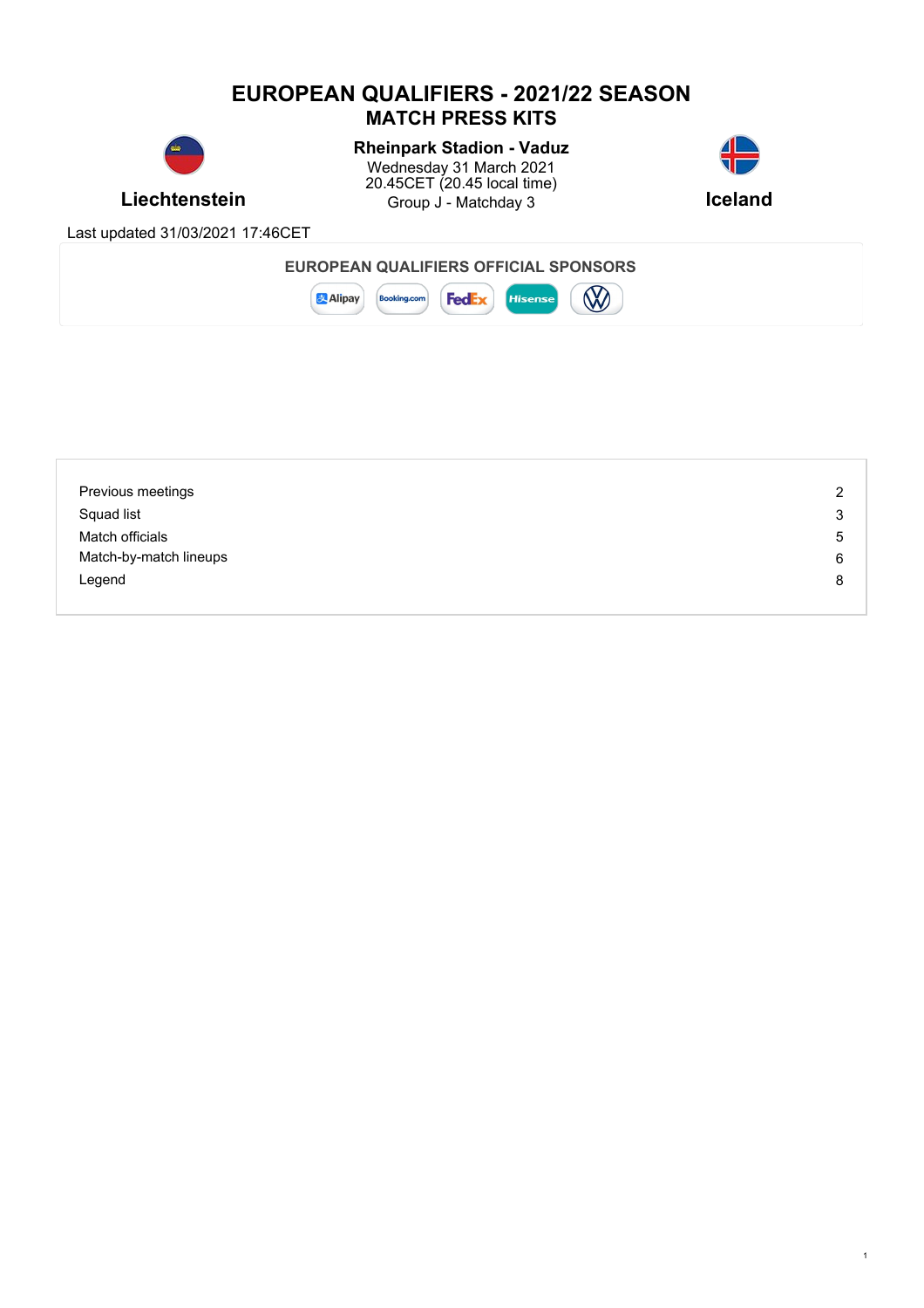# **Previous meetings**

# **Head to Head**

### **UEFA EURO 2008**

| <b>Date</b> | <b>Stage</b> | reached Match                              | <b>Result</b> | <b>Venue</b> | <b>Goalscorers</b>             |
|-------------|--------------|--------------------------------------------|---------------|--------------|--------------------------------|
|             |              | 17/10/2007 QR (GS) Liechtenstein - Iceland | $3 - 0$       | Vaduz        | M. Frick 28, Beck 80,<br>82    |
|             |              | 02/06/2007 QR (GS) Iceland - Liechtenstein |               | Reykjavik    | B. Gunnarsson 27;<br>Rohrer 69 |

# **FIFA World Cup**

| <b>Date</b> | <b>Stage</b><br>reached | <b>Match</b>                           | <b>Result</b> | <b>Venue</b> | <b>Goalscorers</b>                                                            |
|-------------|-------------------------|----------------------------------------|---------------|--------------|-------------------------------------------------------------------------------|
| 11/10/1997  |                         | QR (GS) <b>Iceland</b> - Liechtenstein | $4 - 0$       | Reykjavik    | T. Gudjónsson 56, T.<br>Gudmundsson 59,<br>Gudjohnsen 68, B.<br>Gudjónsson 74 |
| 20/08/1997  | QR (GS)                 | Liechtenstein - Iceland                | $0 - 4$       | Eschen       | Daníelsson 28, B.<br>Gunnarsson 40,<br>Jonsson 60, T.<br>Gudmundsson 61       |

|               | Qualifying |      | <b>Final</b><br><b>Total</b><br>tournament |                                                                        |  |
|---------------|------------|------|--------------------------------------------|------------------------------------------------------------------------|--|
|               | Home       | Away |                                            |                                                                        |  |
|               |            |      |                                            | Pid W D L Pid W D L Pid W D L Pid W D L GF GA                          |  |
| <b>Total</b>  |            |      |                                            |                                                                        |  |
| Liechtenstein |            |      |                                            | $2   1   0   1   2   0   1   1 -   -   -   -   7   1   2   4   5   16$ |  |
| Iceland       |            |      |                                            | $2   1   1   0   2   1   0   1   -  -  - 7   4   2   1   16   5$       |  |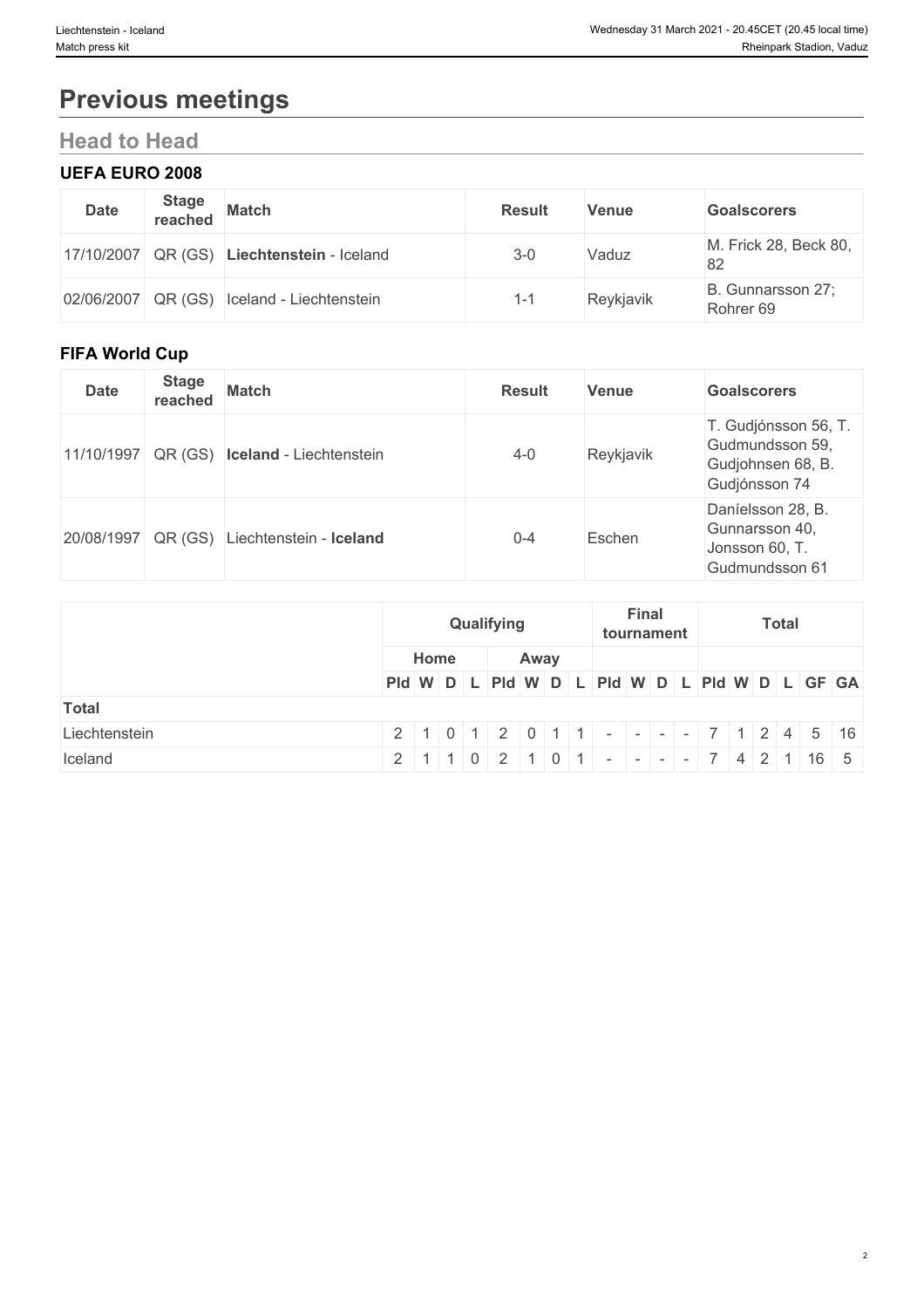# **Squad list**

# **Liechtenstein**

|              |                        |               |     |                             |                          |                     | <b>Current season</b> |                     |                |  |
|--------------|------------------------|---------------|-----|-----------------------------|--------------------------|---------------------|-----------------------|---------------------|----------------|--|
|              |                        |               |     |                             |                          |                     | Qual.                 |                     | <b>FT</b>      |  |
|              | No. Player             | <b>DoB</b>    | Age | Club                        |                          |                     | D Pld Gls Pld Gls     |                     |                |  |
|              | <b>Goalkeepers</b>     |               |     |                             |                          |                     |                       |                     |                |  |
|              | Benjamin Büchel        | 04/07/1989 31 |     | Vaduz                       | $\overline{\phantom{a}}$ | $\overline{2}$      | $\mathbf 0$           | $\overline{0}$      | $\overline{0}$ |  |
|              | Lorenzo Lo Russo       | 08/07/1993 27 |     | Linth 04                    | $\overline{\phantom{a}}$ | $\mathbf 0$         | $\mathsf{O}\xspace$   | $\mathbf 0$         | $\overline{0}$ |  |
|              | - Justin Ospelt        | 07/09/1999 21 |     | Vaduz                       | $\overline{\phantom{a}}$ | $\mathbf 0$         | $\mathsf{O}\xspace$   | $\mathsf{O}\xspace$ | $\overline{0}$ |  |
|              | <b>Defenders</b>       |               |     |                             |                          |                     |                       |                     |                |  |
|              | Daniel Kaufmann        | 22/12/1990    | 30  | Eschen/Mauren               | $\sim$                   | $\mathbf{1}$        | 0                     | 0                   | $\overline{0}$ |  |
|              | Daniel Brändle         | 23/01/1992 29 |     | SV Pullach                  | $\omega$                 | $\overline{2}$      | $\mathsf{O}\xspace$   | $\mathsf{O}\xspace$ | $\overline{0}$ |  |
|              | Seyhan Yildiz          | 30/04/1989 31 |     | <b>Balzers</b>              | $\equiv$                 | $\mathbf{1}$        | $\mathsf{O}\xspace$   | $\overline{0}$      | $\overline{0}$ |  |
|              | Alexander Marxer       | 04/04/1994    | 26  | Eschen/Mauren               | $^{\star}$               | $\mathbf{1}$        | $\mathsf{O}\xspace$   | $\mathsf{O}\xspace$ | $\overline{0}$ |  |
|              | Max Göppel             | 31/08/1997 23 |     | Eschen/Mauren               | $\overline{\phantom{a}}$ | $\overline{2}$      | $\mathsf{O}\xspace$   | $\overline{0}$      | $\overline{0}$ |  |
|              | Andreas Malin          | 31/01/1994 27 |     | Dornbirn                    | $\star$                  | $\overline{2}$      | $\mathsf{O}\xspace$   | $\mathbf 0$         | $\mathbf 0$    |  |
|              | Rafael Grünenfelder    | 20/03/1999 22 |     | <b>Balzers</b>              | $\overline{\phantom{a}}$ | $\overline{1}$      | $\mathsf{O}\xspace$   | $\mathbf 0$         | $\overline{0}$ |  |
|              | Jens Hofer             | 01/10/1997 23 |     | <b>Biel-Bienne</b>          | $\star$                  | $\sqrt{2}$          | $\mathsf{O}\xspace$   | $\mathsf{O}\xspace$ | $\overline{0}$ |  |
|              | <b>Midfielders</b>     |               |     |                             |                          |                     |                       |                     |                |  |
|              | Martin Büchel          | 19/02/1987    | 34  | Red Star Zurich             | $\sim$                   | $\mathsf{O}\xspace$ | $\mathsf{O}\xspace$   | $\mathsf{O}\xspace$ | $\overline{0}$ |  |
|              | Sandro Wolfinger       |               |     | 24/08/1991 29 Eschen/Mauren | $^\star$                 | $\mathbf{1}$        | $\mathsf{O}\xspace$   | $\mathsf{O}\xspace$ | $\overline{0}$ |  |
|              | Aron Sele              | 02/09/1996 24 |     | Chur 97                     | $\mathcal{L}$            | 2                   | $\mathbf 0$           | $\overline{0}$      | $\overline{0}$ |  |
|              | <b>Fabio Wolfinger</b> | 11/05/1996    |     | 24 Eschen/Mauren            | $\star$                  | $\mathbf{1}$        | $\mathbf 0$           | $\mathbf 0$         | $\overline{0}$ |  |
|              | Livio Meier            |               |     | 10/01/1998 23 Eschen/Mauren | $\sim$                   | 2                   | $\mathbf 0$           | $\mathbf 0$         | $\overline{0}$ |  |
|              | Noah Frommelt          |               |     | 18/12/2000 20 Eschen/Mauren | $^{\star}$               | $\overline{2}$      | $\mathsf{O}\xspace$   | $\mathbf 0$         | $\overline{0}$ |  |
|              | Noah Frick             | 16/10/2001 19 |     | Xamax                       | $\overline{\phantom{a}}$ | $\overline{1}$      | $\mathsf{O}\xspace$   | $\mathbf 0$         | $\overline{0}$ |  |
|              | Benjamin Vogt          | 28/06/1999 21 |     | <b>Balzers</b>              | $\overline{\phantom{a}}$ | $\vert$ 1           | $\mathsf{O}\xspace$   | $\overline{0}$      | $\overline{0}$ |  |
|              | <b>Forwards</b>        |               |     |                             |                          |                     |                       |                     |                |  |
|              | <b>Philipp Ospelt</b>  |               |     | 07/10/1992 28 Eschen/Mauren | $\sim$                   | $\mathbf{1}$        | $\mathbf 0$           | $\mathsf{O}\xspace$ | $\mathsf{O}$   |  |
|              | Yanik Frick            | 27/05/1998 22 |     | Energie                     | $\star$                  | $\overline{2}$      | $\overline{0}$        | $\overline{0}$      | $\overline{0}$ |  |
|              | <b>Martin Marxer</b>   | 04/10/1999 21 |     | FC<br>Ostermundigen         |                          | $\mathbf{1}$        | 0                     | $\mathbf 0$         | $\overline{0}$ |  |
|              | - Niklas Beck          | 25/03/2001 20 |     | Ruggell                     | $\bar{a}$                | $\mathbf{1}$        | $\mathsf{O}\xspace$   | $\overline{0}$      | $\mathsf 0$    |  |
| <b>Coach</b> |                        |               |     |                             |                          |                     |                       |                     |                |  |
|              | - Martin Stocklasa     | 29/05/1979 41 |     |                             | $\omega$                 | 2                   | $\mathbf 0$           | $\mathbf 0$         | $\overline{0}$ |  |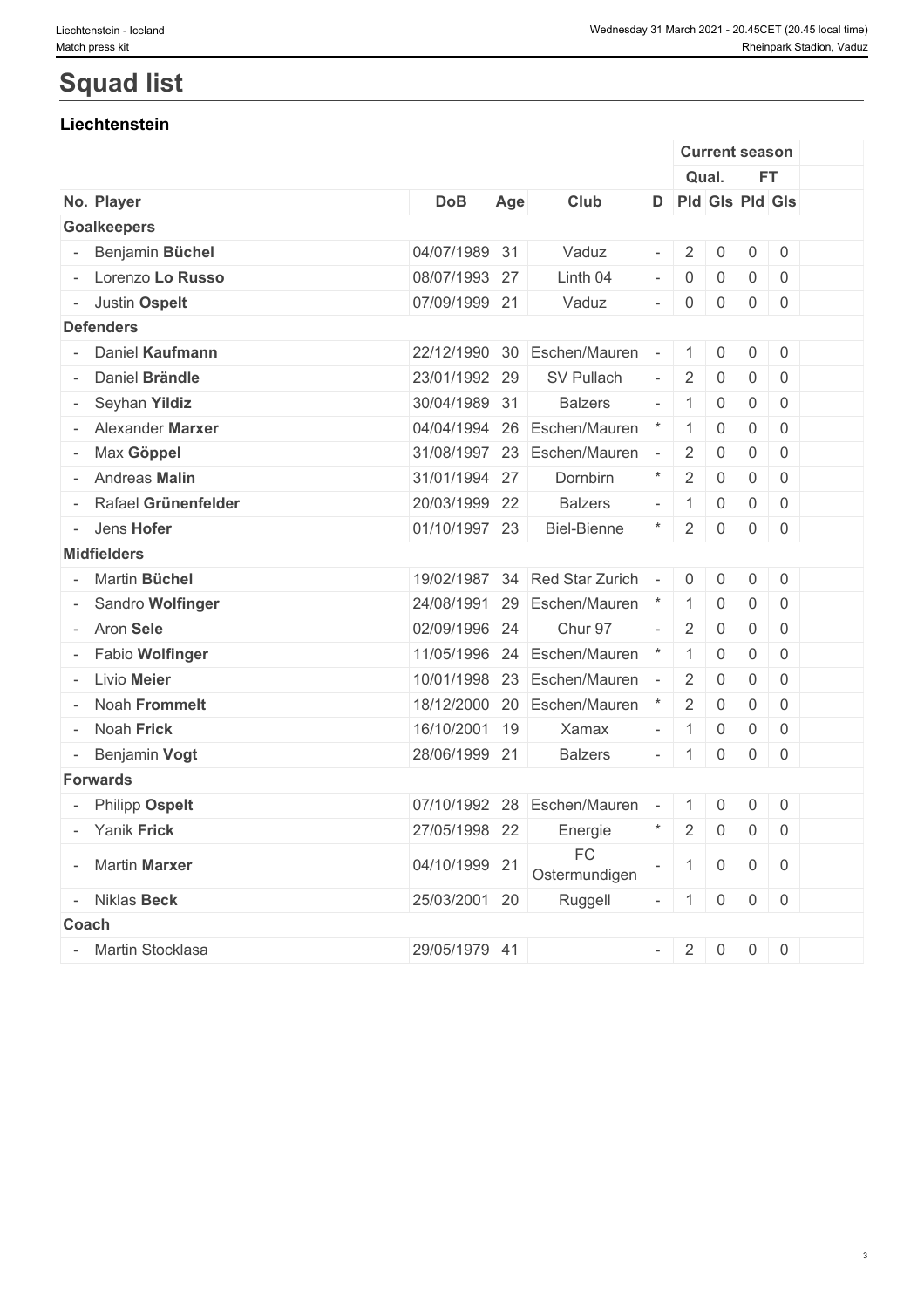#### **Iceland**

|                           |               |     |                                     |                          |                     | <b>Current season</b> |                     |                |  |
|---------------------------|---------------|-----|-------------------------------------|--------------------------|---------------------|-----------------------|---------------------|----------------|--|
|                           |               |     |                                     |                          |                     | Qual.                 |                     | FT.            |  |
| No. Player                | <b>DoB</b>    | Age | Club                                |                          |                     | D Pld Gls Pld Gls     |                     |                |  |
| <b>Goalkeepers</b>        |               |     |                                     |                          |                     |                       |                     |                |  |
| - Hannes Halldórsson      | 27/04/1984 36 |     | Valur                               |                          | $\sqrt{2}$          | $\mathbf 0$           | $\mathbf 0$         | $\mathsf 0$    |  |
| Ögmundur Kristinsson      | 19/06/1989    | 31  | Olympiacos                          |                          | $\mathsf{0}$        | $\mathbf 0$           | 0                   | $\overline{0}$ |  |
| Rúnar Rúnarsson           | 18/02/1995 26 |     | Arsenal                             |                          | $\mathsf{O}\xspace$ | $\overline{0}$        | $\mathsf{0}$        | $\overline{0}$ |  |
| <b>Defenders</b>          |               |     |                                     |                          |                     |                       |                     |                |  |
| - Ari Skúlason            | 14/05/1987 33 |     | Oostende                            |                          | $\overline{2}$      | $\mathsf{O}\xspace$   | $\overline{0}$      | $\overline{0}$ |  |
| - Kári Árnason            | 13/10/1982 38 |     | Víkingur<br>Reykjavík               | $\star$                  | $\overline{2}$      | $\mathsf{O}\xspace$   | $\mathsf{O}\xspace$ | $\overline{0}$ |  |
| <b>Birkir Saevarsson</b>  | 11/11/1984    | 36  | Valur                               | $\bar{\phantom{a}}$      | $\mathbf{1}$        | $\mathbf 0$           | $\mathbf 0$         | $\overline{0}$ |  |
| Hólmar Eyjólfsson         | 06/08/1990    | 30  | Rosenborg                           | $\sim$                   | $\boldsymbol{0}$    | $\mathsf{O}\xspace$   | $\mathsf 0$         | $\overline{0}$ |  |
| - Victor Pálsson          | 30/04/1991    | 29  | Darmstadt                           |                          | $\overline{2}$      | $\mathbf 0$           | 0                   | $\overline{0}$ |  |
| - Hördur Magnússon        | 11/02/1993 28 |     | <b>CSKA</b><br>Moskva               | $\overline{\phantom{a}}$ | $\overline{1}$      | 0                     | $\mathbf 0$         | $\overline{0}$ |  |
| Sverrir Ingason           | 05/08/1993 27 |     | <b>PAOK</b>                         | $\star$                  | $\overline{2}$      | $\mathbf 0$           | $\mathbf 0$         | $\overline{0}$ |  |
| Hjörtur Hermannsson       | 08/02/1995 26 |     | <b>Brøndby</b>                      | $\mathcal{L}$            | $\mathsf{0}$        | $\mathsf{O}\xspace$   | $\mathbf{0}$        | $\overline{0}$ |  |
| - Alfons Sampsted         | 06/04/1998 22 |     | Bodø/Glimt                          |                          | $\mathbf{1}$        | 0                     | $\mathbf 0$         | $\overline{0}$ |  |
| <b>Midfielders</b>        |               |     |                                     |                          |                     |                       |                     |                |  |
| <b>Birkir Bjarnason</b>   | 27/05/1988 32 |     | <b>Brescia</b>                      |                          | $\overline{2}$      | $\mathsf 0$           | $\mathbf 0$         | $\overline{0}$ |  |
| - Aron Gunnarsson         | 22/04/1989    | 31  | Al-Arabi                            | $\mathbf{r}$             | $\sqrt{2}$          | $\mathbf 0$           | $\mathbf 0$         | $\overline{0}$ |  |
| Rúnar Már Sigurjónsson    | 18/06/1990 30 |     | CFR Cluj                            | $\omega$                 | $\mathbf{1}$        | $\mathsf{O}\xspace$   | $\mathbf 0$         | $\overline{0}$ |  |
| Arnór Ingvi Traustason    | 30/04/1993 27 |     | <b>New</b><br>England<br>Revolution | $\overline{\phantom{a}}$ | $\overline{2}$      | $\mathbf 0$           | $\mathsf{O}$        | $\overline{0}$ |  |
| Jón Dagur Thorsteinsson   | 26/11/1998 22 |     | <b>AGF</b>                          | $\omega$                 | $\boldsymbol{0}$    | $\mathsf{O}\xspace$   | $\mathsf{O}$        | $\overline{0}$ |  |
| - Arnór Sigurdsson        | 15/05/1999 21 |     | <b>CSKA</b><br>Moskva               | $\bar{a}$                | $\overline{2}$      | $\mathbf 0$           | $\mathbf 0$         | $\overline{0}$ |  |
| Ísak Bergmann Jóhannesson |               |     | 23/03/2003 18 Norrköping            | $\sim$                   | $\overline{0}$      | $\overline{0}$        |                     | $0 \mid 0$     |  |
| <b>Forwards</b>           |               |     |                                     |                          |                     |                       |                     |                |  |
| Johann Gudmundsson        | 27/10/1990 30 |     | <b>Burnley</b>                      |                          |                     | 0                     | 0                   | $\overline{0}$ |  |
| - Holmbert Fridjónsson    | 19/04/1993 27 |     | <b>Brescia</b>                      |                          | $\mathbf{1}$        | 0                     | 0                   | $\overline{0}$ |  |
| Jón Dadi Bödvarsson       | 25/05/1992 28 |     | Millwall                            |                          | $\overline{2}$      | $\overline{0}$        | 0                   | $\overline{0}$ |  |
| Sveinn Aron Gudjohnsen    | 12/05/1998 22 |     | OB                                  | $\sim$                   | $\overline{0}$      | $\mathsf{O}\xspace$   | $\overline{0}$      | $\overline{0}$ |  |
| <b>Coach</b>              |               |     |                                     |                          |                     |                       |                     |                |  |
| - Arnar Thór Vidarsson    | 15/03/1978 43 |     |                                     | $\overline{\phantom{a}}$ | 2                   | $\overline{0}$        |                     | $0 \mid 0$     |  |
|                           |               |     |                                     |                          |                     |                       |                     |                |  |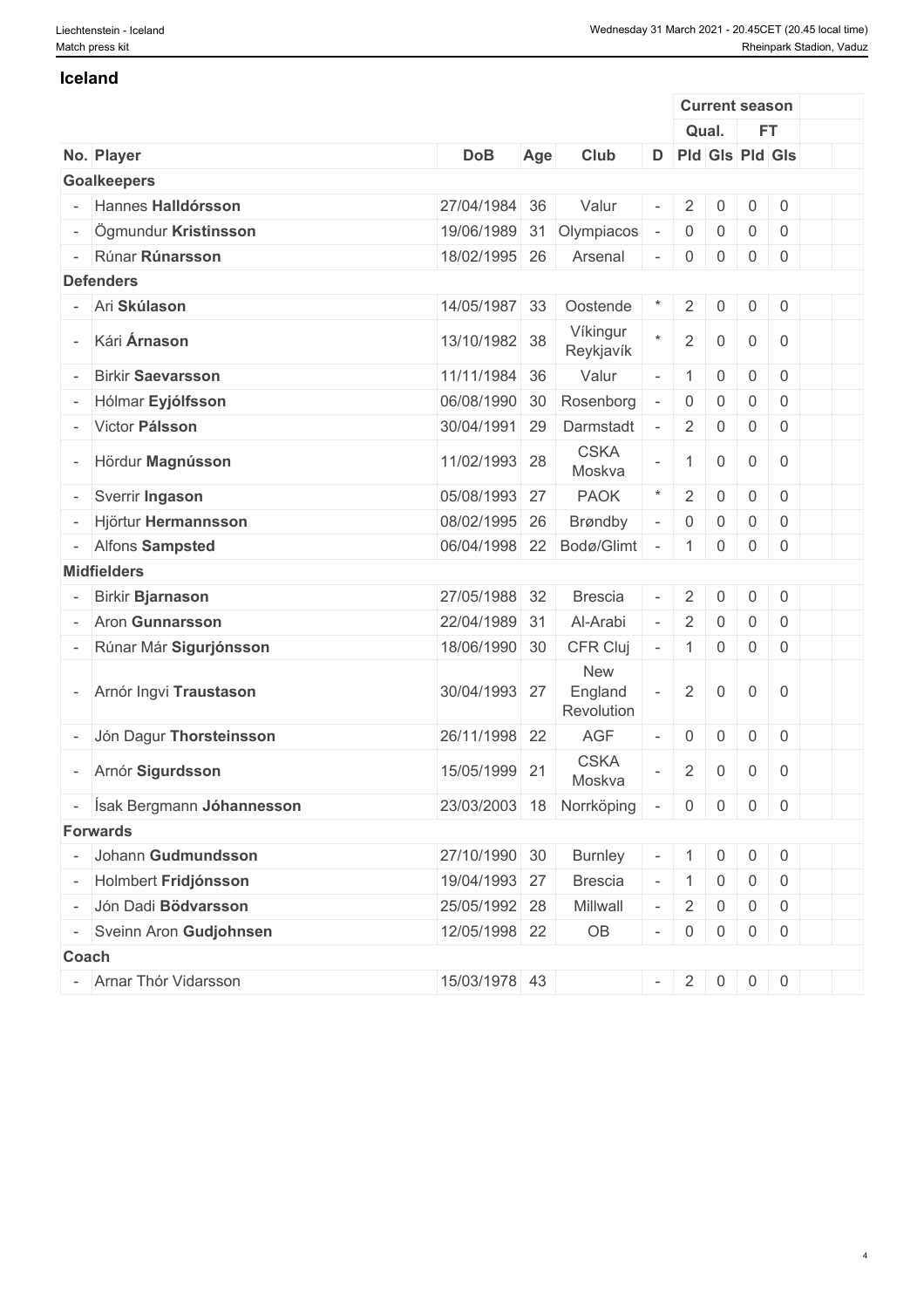# **Match officials**

| <b>Referee</b>               | Mohammed Al-Hakim (SWE)                   |  |
|------------------------------|-------------------------------------------|--|
| <b>Assistant referees</b>    | Fredrik Klyver (SWE), Mikael Hallin (SWE) |  |
| <b>Fourth official</b>       | Adam Ladebäck (SWE)                       |  |
| <b>UEFA Delegate</b>         | Johny Vanspauwen (BEL)                    |  |
| <b>UEFA Referee observer</b> | Lucilio Batista (POR)                     |  |
|                              |                                           |  |

# **Referee**

| Name                                 | birth<br>-   | matche. |
|--------------------------------------|--------------|---------|
| M <sub>0</sub><br>Al-Hakim<br>ammed. | 1985<br>U 14 | ᠇ᠣ      |

# **FIFA Wold Cup matches involving teams from the two countries involved in this match**

No such matches refereed

# **Other matches involving teams from either of the two countries involved in this match**

| <b>Date</b> | <b>Competition</b> | <b>Stage</b><br>reached | <b>Home Away</b>         | <b>Result</b>            | <b>Venue</b> |
|-------------|--------------------|-------------------------|--------------------------|--------------------------|--------------|
| 08/09/2015  | U2 <sup>1</sup>    | QR                      | Iceland Northern Ireland | $\overline{\phantom{0}}$ | Reykjavik    |
| 07/06/2017  | FRIE.              | GS-FT                   | Finland Liechtenstein    | $-$                      | $T$ urku     |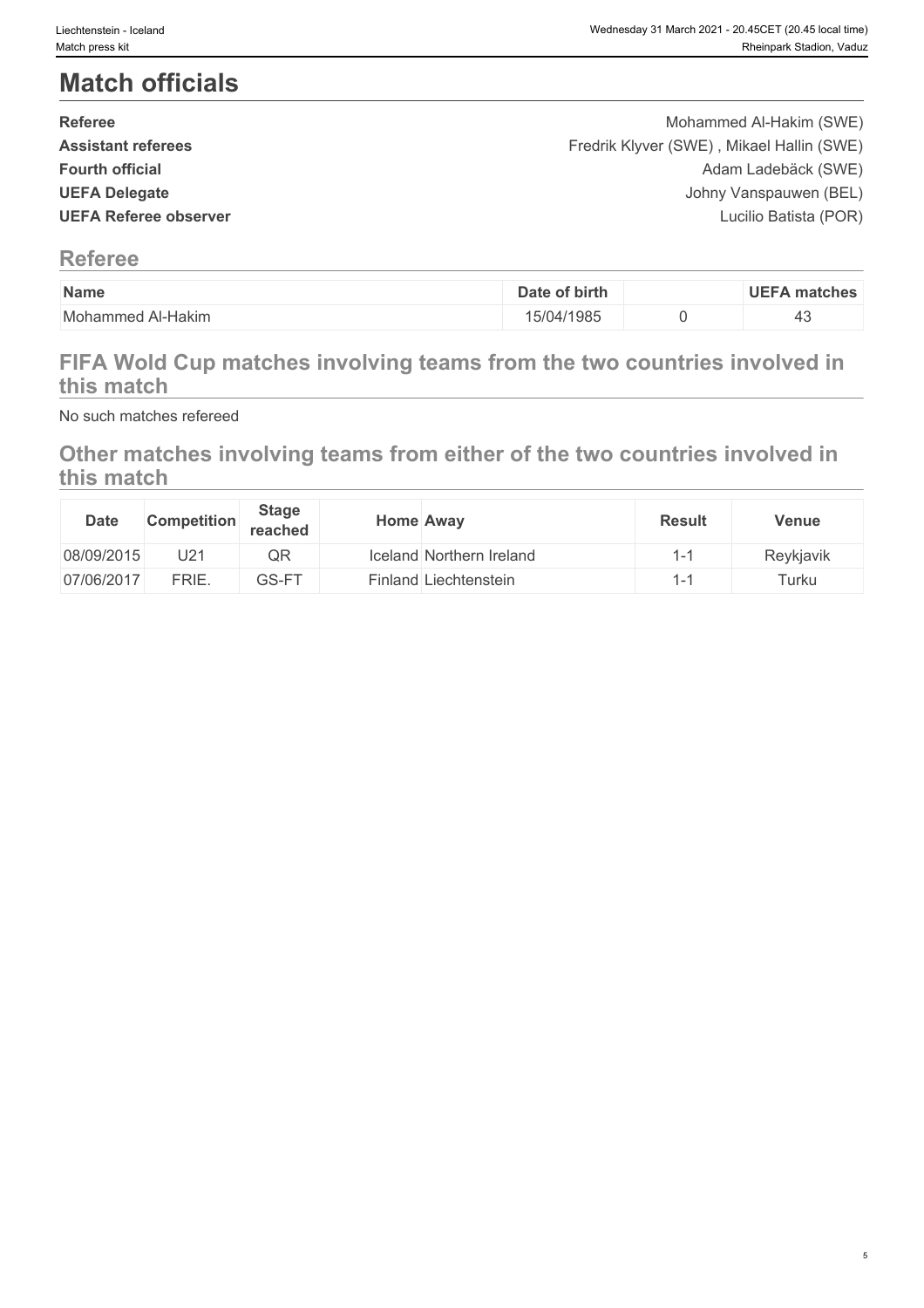# **Match-by-match lineups**

# **Liechtenstein**

### **FIFA World Cup - Qualifying round**

#### **Group J**

| <b>Team</b>     |               |  |    | Pid W D L GF GA Pts |
|-----------------|---------------|--|----|---------------------|
| Germany         | 2 2 0 0 4 0 6 |  |    |                     |
| Armenia         |               |  |    | $2$ 2 0 0 3 0 6     |
| Romania         | 2 1 0 1 3 3 3 |  |    |                     |
| North Macedonia | 2 1 0 1 7 3 3 |  |    |                     |
| Iceland         |               |  |    | 2 0 0 2 0 5 0       |
| Liechtenstein   | 2 0 0 2 0     |  | 60 |                     |

#### **Matchday 1** (25/03/2021)

**Liechtenstein 0-1 Armenia Goals:** 0-1 Frommelt 83 (og) **Liechtenstein:** B. Büchel, Göppel, Kaufmann, Malin (46 Grünenfelder), Frick, Sele, Frick (76 Beck), Meier (65 Frommelt), Yildiz (65 Brändle), Hasler, Hofer

#### **Matchday 2** (28/03/2021)

#### **North Macedonia 5-0 Liechtenstein**

**Goals:** 1-0 Bardi 7, 2-0 Trajkovski 51, 3-0 Trajkovski 54, 4-0 Elmas 62, 5-0 Nestorovski 82 (P) **Liechtenstein:** B. Büchel, Brändle, Göppel (78 Martin Marxer), Malin, Frick, Meier (46 Ospelt), Wolfinger (66 A. Marxer), Frommelt (66 Vogt), Hasler (41 Sele), S. Wolfinger, Hofer

#### **Matchday 3** (31/03/2021)

Liechtenstein-Iceland

#### **Matchday 4** (02/09/2021)

Liechtenstein-Germany

#### **Matchday 5** (05/09/2021) Romania-Liechtenstein

**Matchday 6** (08/09/2021)

Armenia-Liechtenstein

**Matchday 7** (08/10/2021) Liechtenstein-North Macedonia

### **Matchday 8** (11/10/2021)

Iceland-Liechtenstein

#### **Matchday 9** (11/11/2021) Germany-Liechtenstein

**Matchday 10** (14/11/2021) Liechtenstein-Romania

**Iceland**

### **FIFA World Cup - Qualifying round**

**Matchday 1** (25/03/2021)

#### **Germany 3-0 Iceland**

**Goals:** 1-0 Goretzka 3, 2-0 Havertz 7, 3-0 Gündoğan 56 **Iceland:** Halldórsson, Pálsson (89 A. Skúlason), Ingason, B. Bjarnason, Árnason, Sampsted, Sigurjónsson (40 A. Gudmundsson), A. Gunnarsson, H. Magnússon, Traustason (71 Sigurdsson), Bödvarsson (89 Sigthórsson)

**Matchday 2** (28/03/2021)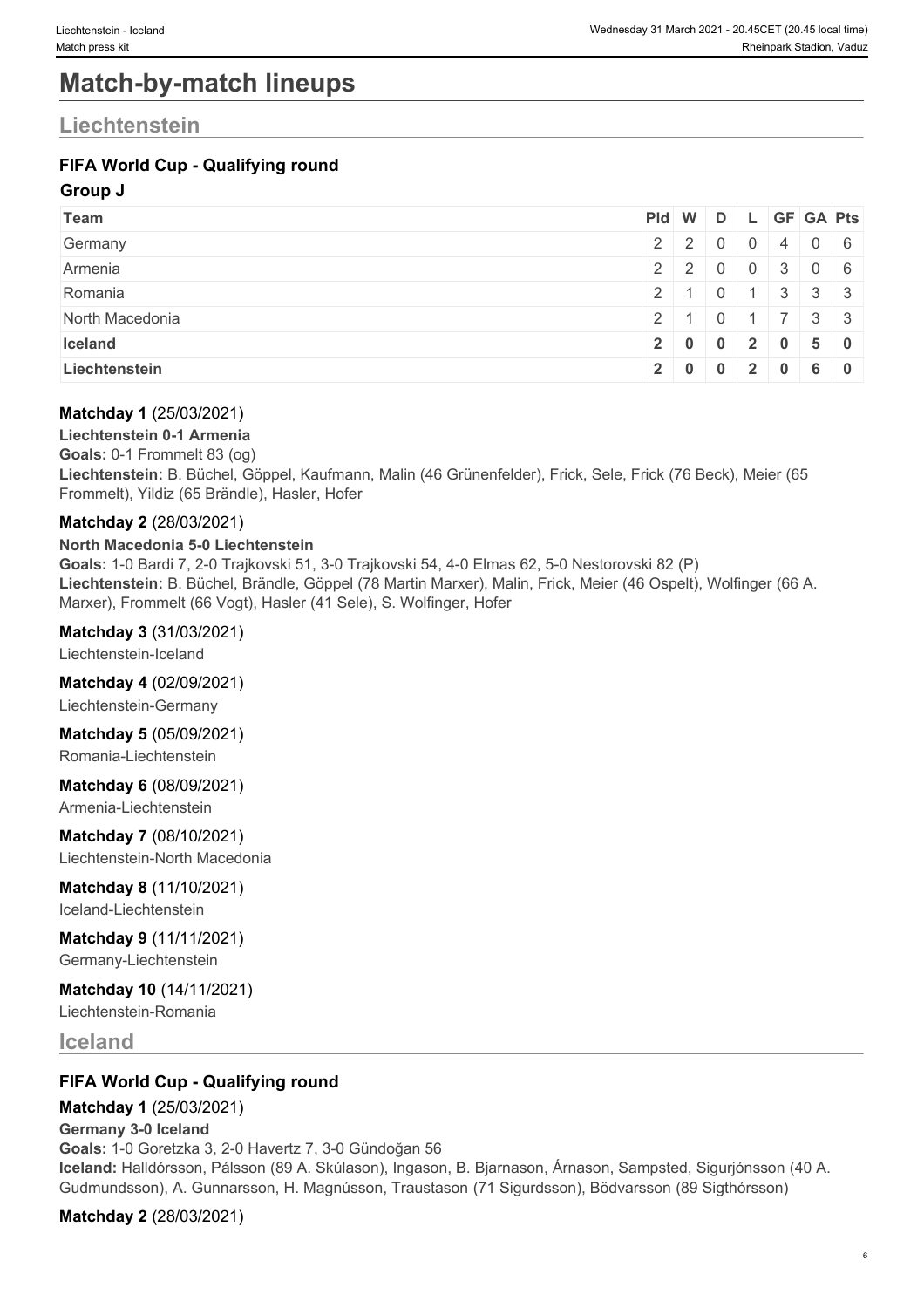#### **Armenia 2-0 Iceland**

**Goals:** 1-0 Barseghyan 53, 2-0 Bayramyan 74

**Iceland:** Halldórsson, B. Saevarsson, Ingason, J. Gudmundsson (77 Traustason), B. Bjarnason (84 Pálsson), Sigurdsson (54 Sigthórsson), Árnason, A. Gunnarsson, A. Gudmundsson, Bödvarsson (77 H. Fridjónsson), A. Skúlason **karalystického kráľované pro**bal na protokované protokované protokované protokované protokované protokov

**Matchday 3** (31/03/2021)

Liechtenstein-Iceland

**Matchday 4** (02/09/2021) Iceland-Romania

**Matchday 5** (05/09/2021) Iceland-North Macedonia

**Matchday 6** (08/09/2021) Iceland-Germany

**Matchday 7** (08/10/2021)

Iceland-Armenia

**Matchday 8** (11/10/2021) Iceland-Liechtenstein

**Matchday 9** (11/11/2021) Romania-Iceland

**Matchday 10** (14/11/2021) North Macedonia-Iceland